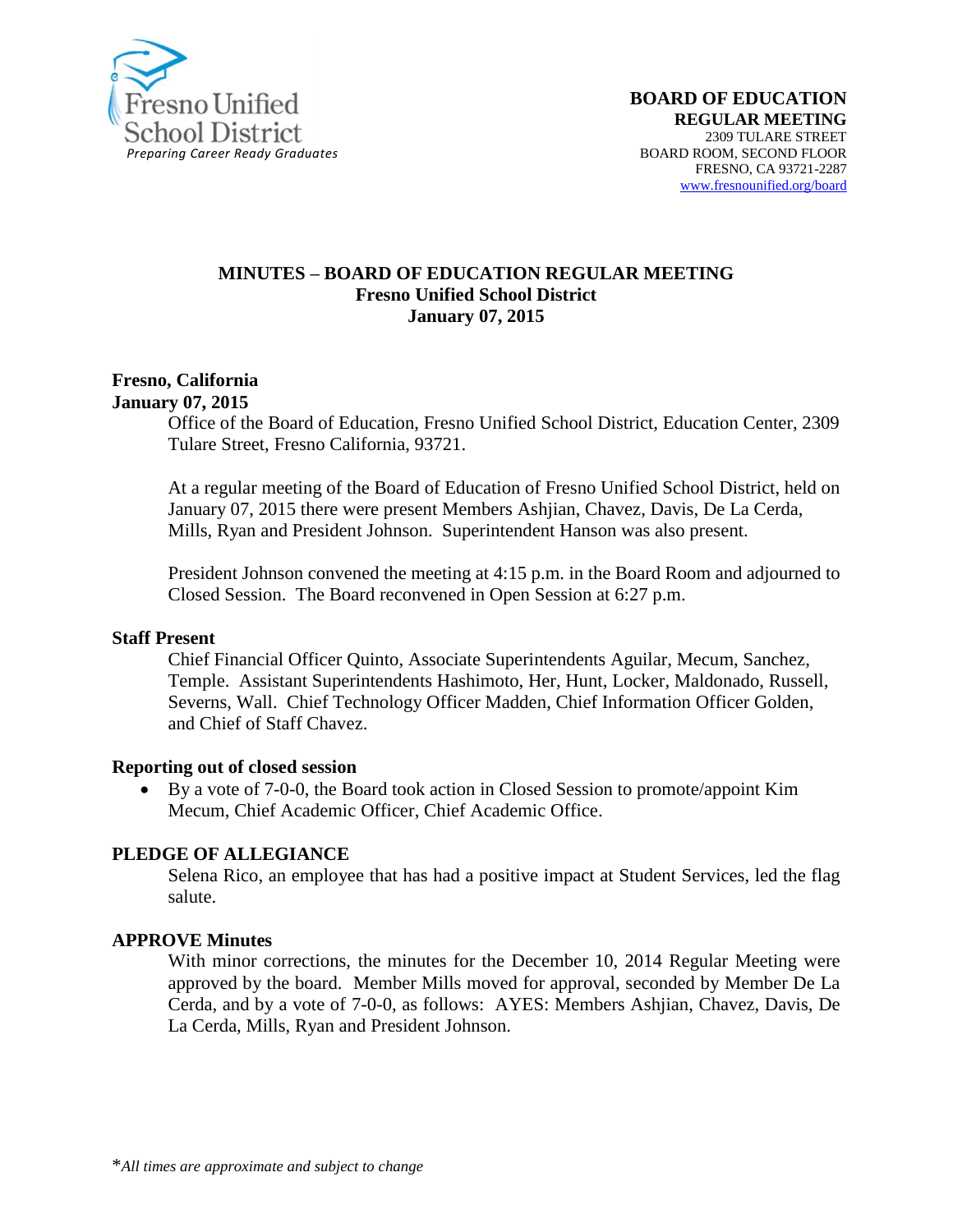## **HEAR Report from Superintendent**

*Welcome Back and Happy New Year* – I hope everyone had a nice and restful winter break.

*CSBA Annual Meeting* – Fresno Unified had two programs that were awarded the Golden Bell Award. Parent University and Men's and Women's Alliance. Thank you and congratulations on your great work.

*Recognize our Winter Sports Teams* – Congratulations to the boys and girls who continued to play over the winter break in tournaments. Fresno High School boys' basketball team won the Sierra Pacific Tipoff Classic. Fresno High School boys' soccer team won the Clovis High soccer tournament. Edison High School boys' basketball team won the Clovis Elks tournaments and the girls' basketball team won the Hoover Holiday Classic. Roosevelt High School boys' basketball team won the Buhach Tournament in Merced, and the girls' basketball team won the Reedley Invitational. Great work by the schools and coaches.

*Congratulations to our Communications Team* – Our Communications Team recently received three Awards of Excellence from the California School of Public Relations Association. Among them were awards for the Cambridge High Silk Screening Video, the Preschool Dance Picture and the Scholarship Video. They also received three Awards of Merit for Building Futures, District Goals and Employee Zone. They will be awarded later this month at the 2015 CalSPRA Annual Seminar.

*First Semester Report Cards* **–** First semester reports cards have gone out. The EduText parent PINs are located at the bottom of your child's report card. EduText provides parents a great opportunity to engage in their child's progress.

On a motion by Member Davis, seconded by Member Mills, the Consent Agenda, exclusive of agenda item: A-2b, which was pulled for further discussion, was approved on a roll call vote of 7-0-0 as follows: AYES: Members Ashjian, Chavez, Davis, De La Cerda, Mills, Ryan, and President Johnson.

# **A. CONSENT AGENDA**

- **A-1, APPROVE Personnel List APPROVED, as recommend** the Personnel List, Appendix A, as submitted.
- **A-2, ADOPT Findings of Fact and Recommendations of District Administrative Board ADOPTED, as recommended** Findings of Fact and Recommendations of District Administrative Panels resulting from hearings on expulsion and readmittance cases conducted during the period since the December 10, 2014, Regular Board meeting.
- **A-2a, APPROVE Job Descriptions for Select Management and Supervisory Positions APPROVED, as recommend** job descriptions for the Instructional Superintendent, School Leadership/Curriculum and Senior Executive. In addition to addressing an increase in the scope of duties, level of responsibility and accountability required for each position, these job descriptions create opportunities for career advancement necessary to attract and retain high performing employees in a competitive labor market.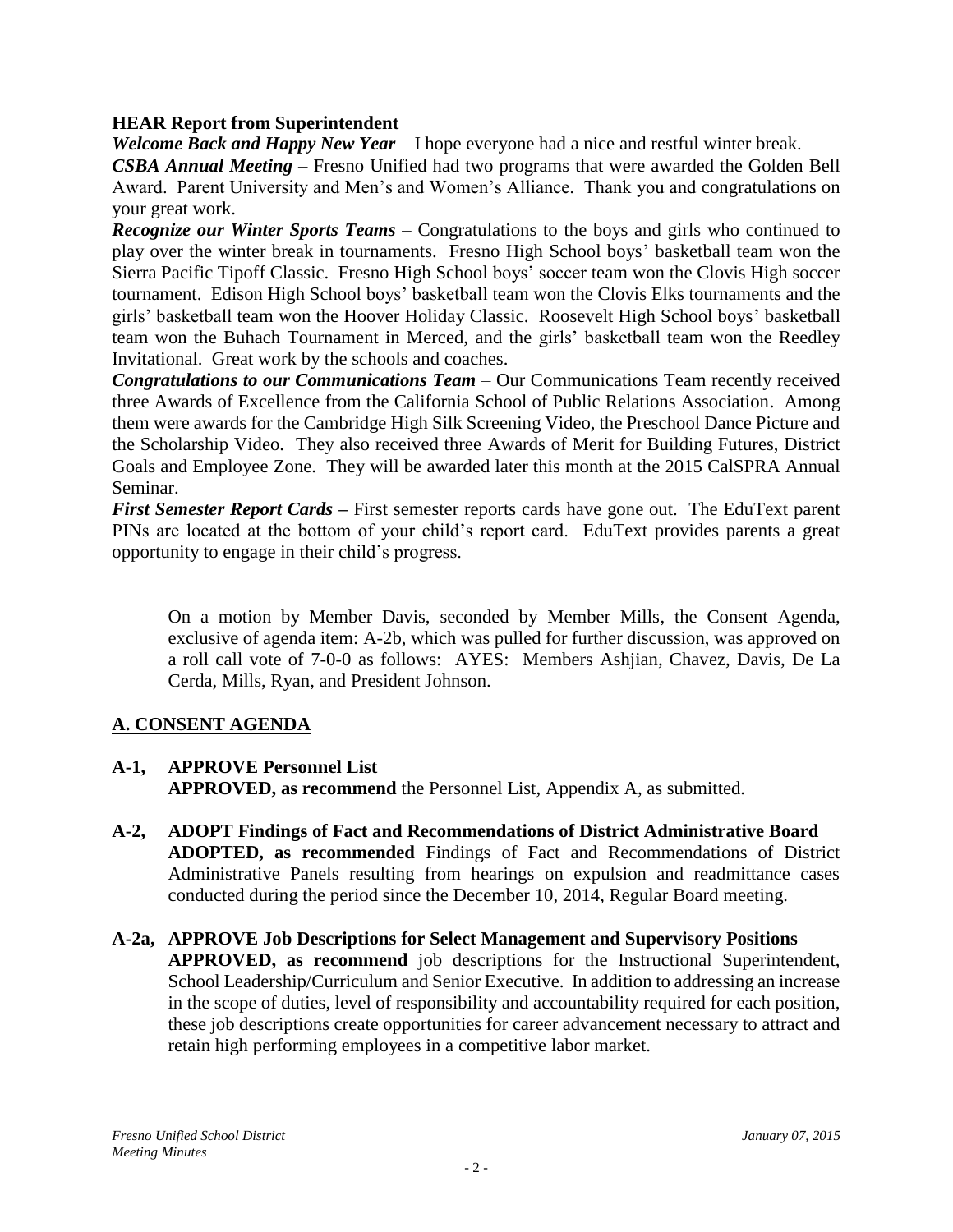## **A-2b, APPROVE Adjustments to Management Salary Schedule**

**APPROVED, as recommend** a copy of the proposed adjustments to the Management Salary Schedule. The adjustments will further the District's efforts to recruit and retain staff in key leadership positions primarily responsible for improving instructional services and student achievement. In addition, instructional services positions are targeted for salary increases in recognition of the District's need to remain competitive among neighboring districts. The proposed management salary schedule also identifies all cabinet level positions with the title of "Chief" and under the designation of "competitive and negotiable."

**Member Mills** - I pulled this item because I wanted to make a comment. As part of the consent agenda we just approved some revised job descriptions that do tie into agenda item 2b. The revised job descriptions include additional responsibilities, but I think it is also fair to say that I, and I don't think I am the only board member, have increased expectations for performance that go along with the job descriptions and with the salary increase. I felt that needed to be said so people understand that only selected positions are going to be increased, but the increase comes with increased responsibilities and increased performance expectations.

**Superintendent Hanson** – As has been this board's practice, when we make a move such as the one the board is making tonight, there does come a very serious and deep conversation about performance expectations and what the expectations are going to be. For our staff and viewing community there are actual goal setting processes with the Superintendent. When we do things like this that is certainly addressed in that process and will be so with staff as we go forward.

On a motion by Member Ryan, seconded by Member Davis, on a vote of 7-0-0 as follows: AYES: Members Ashjian, Chavez, Davis, De La Cerda, Mills, Ryan, President Johnson, Adjustments to Management Salary Schedule, was approved as recommended.

## **A-3, APPROVE Amendment to Agreement with City of Fresno Police Department for Two Additional School Resource Officers**

**APPROVED, as recommend** is an amendment to the existing agreement with the City of Fresno Police Department to increase School Resource Officer (SRO) services. The 2014/15 agreement is in the amount of \$1,047,796 for salaries, vehicles and administrative costs. It provides one Sergeant and nine SROs to conduct daily regular duty law enforcement services to support the following Fresno Unified high schools: Bullard, Cambridge, DeWolf, Edison, Fresno, Hoover, McLane, Phoenix Secondary, Roosevelt and Sunnyside. The two additional SROs are recommended to support the Fort Miller Middle School/ Manchester GATE Elementary community. The amendment is for the period January 1, 2015 through June 30, 2015. At the annual additional cost of \$189,033 the cost for the final six months of the fiscal year is \$94,516.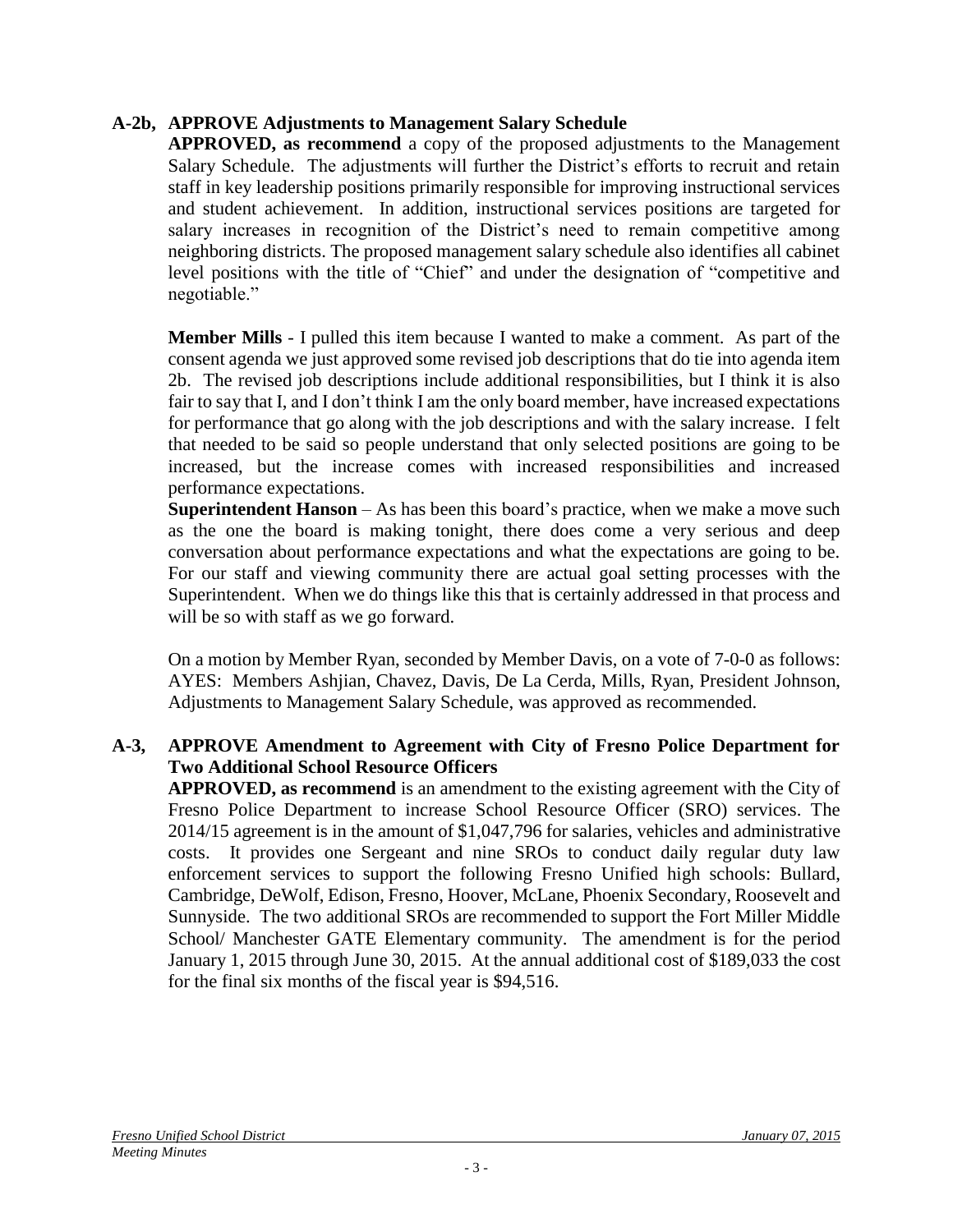## **A-4, APPROVE Independent Contractor Services Agreement with the Marjaree Mason Center for 2014/15**

**APPROVED, as recommend** an Independent Contractor Services Agreement with the Marjaree Mason Center to deliver the kNOw MORE domestic violence education and intervention program at our comprehensive high schools in light of the critical conversations that are occurring nationally regarding domestic violence and abuse. The kNOw MORE program provides teens a forum to speak with other teens, utilizing drama, music, real-life situations and statistics, allowing youth to understand the devastating and long-lasting effects of abuse in teen relationships, as well as learn the foundation for healthy relationships and providing tools and resources to advocate the end to domestic violence.

### **A-5, RATIFY Two Independent Contractor Services Agreements with Education and Leadership Foundation**

**RATIFIED, as recommended** are two Independent Contractor Services Agreements with Education and Leadership Foundation to provide interns for the Young Men's Alliance project at Scandinavian and Tenaya middle schools. Interns have experience in academic tutoring to assist students with homework and to implement special projects to engage students in academic learning.

### **A-6, RATIFY the Filing of the Notices of Completion for the Projects Listed Below at Cooper Academy, Rutherford B. Gaston and Yosemite Middle Schools; and Bullard and Sunnyside High Schools**

**RATIFIED, as recommended** Notices of Completion for the following projects, which have been completed according to the plans and specifications:

- 1. RFP #121215, Bullard High School Modernization, Phase F
- 2. RFP #12-27, Rutherford B. Gaston Middle School, Phase 1 Construction
- 3. RFP #12-32, Rutherford B. Gaston Middle School, Phase 2 Construction
- 4. Bid #14-17, Cooper Academy Middle School Locker Room Heater Replacement
- 5. Bid #14-19, Yosemite Middle School Energy Management System Installation
- 6. Bid #14-20, Sunnyside High School Mechanical Controls Upgrade

## **END OF CONSENT AGENDA (ROLL CALL VOTE)**

## **UNSCHEDULED ORAL COMMUNICATIONS**

- Gail Gaston Dr. Martin Luther King Jr. upcoming events in the City of Fresno. Invited board members.
- Tish Rice Linked Learning program concerns at high schools. Concerns about no admission process, no application process, class size and lack of materials.